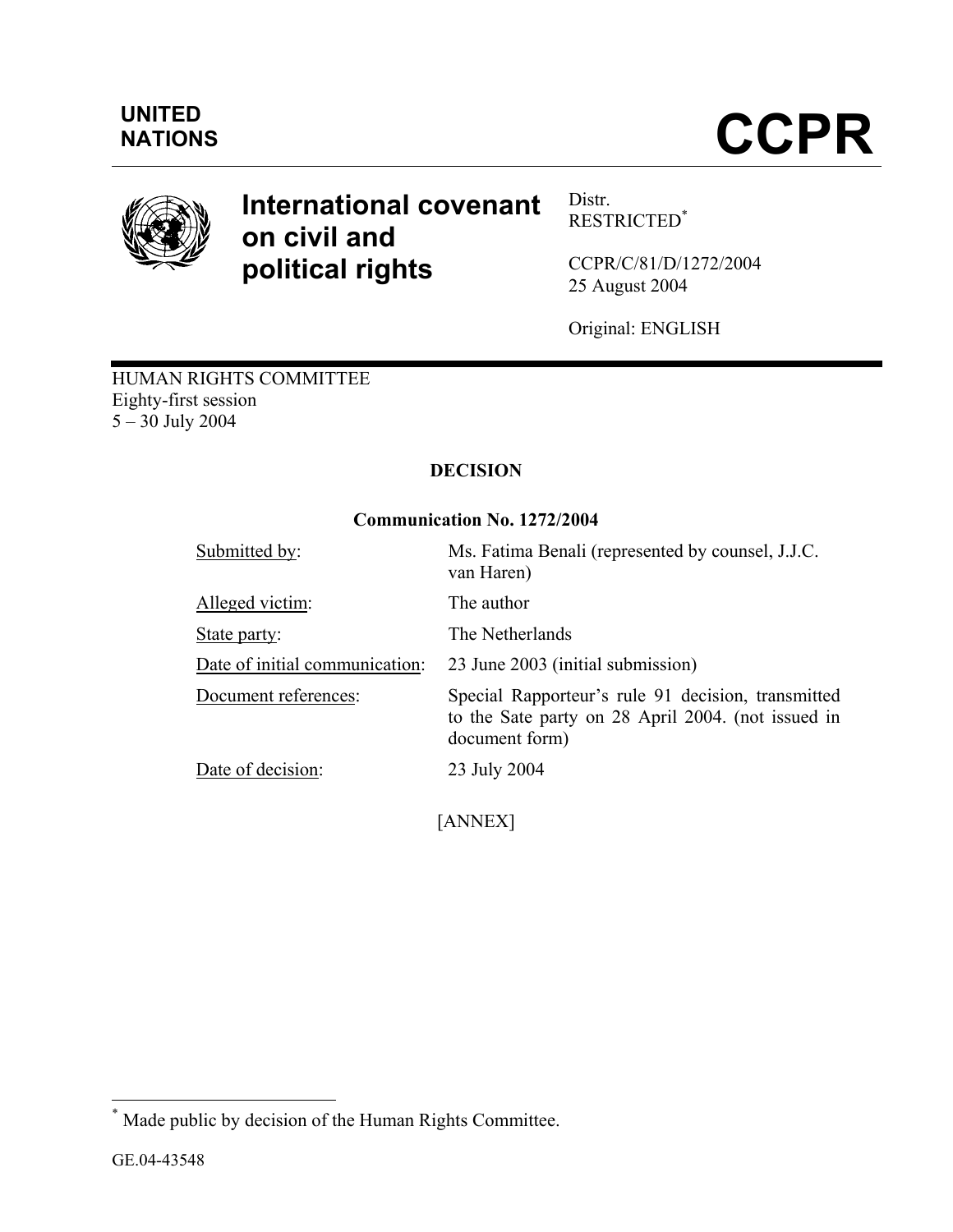# **ANNEX**

# DECISION OF THE HUMAN RIGHTS COMMITTEE UNDER THE OPTIONAL PROTOCOL TO THE INTERNATIONAL COVENANT ON CIVIL AND POLITICAL RIGHTS

#### Eighty-first session

#### concerning

#### **Communication No. 1272/2004\*\***

| Submitted by:                  | Ms. Fatima Benali (represented by counsel, J.J.C.<br>van Haren) |
|--------------------------------|-----------------------------------------------------------------|
| Alleged victim:                | The author                                                      |
| State party:                   | The Netherlands                                                 |
| Date of initial communication: | 23 June 2003 (initial submission)                               |

 The Human Rights Committee, established under article 28 of the International Covenant on Civil and Political Rights,

Meeting on 23 July 2004

Adopts the following:

#### **Decision on admissibility**

1.1 The author of the communication, initially dated 23 June 2003, is Ms. Fatima Benali, a Moroccan national born in Morocco on 13 July 1984. She argues that for the Netherlands to remove her to Morocco would amount to a breach of articles 17, 23 and 24 of the Covenant. The author is represented by counsel.

1.2 On 29 June 2004, the Committee, acting through its Special Rapporteur on New Communications, decided to separate consideration of the admissibility and merits of the communication.

#### **The facts as presented by the author**

 $\overline{a}$ 

2.1 In 1985, the marriage of the author's parents, living in Morocco, was dissolved. Her mother moved out of the family home, where the author continued to live with her father. In

The following members of the Committee participated in the examination of the present communication: Mr. Abdelfattah Amor, Mr. Nisuke Ando, Mr. Prafullachandra Natwarlal Bhagwati, Ms. Christine Chanet, Mr. Walter Kälin, Mr. Rajsoomer Lallah, Mr. Rafael Rivas Posada, Sir Nigel Rodley, Mr. Martin Scheinin, Mr. Ivan Shearer, Mr. Hipólito Solari Yrigoyen, Ms. Ruth Wedgwood, Mr. Roman Wieruszewski and Mr. Maxwell Yalden.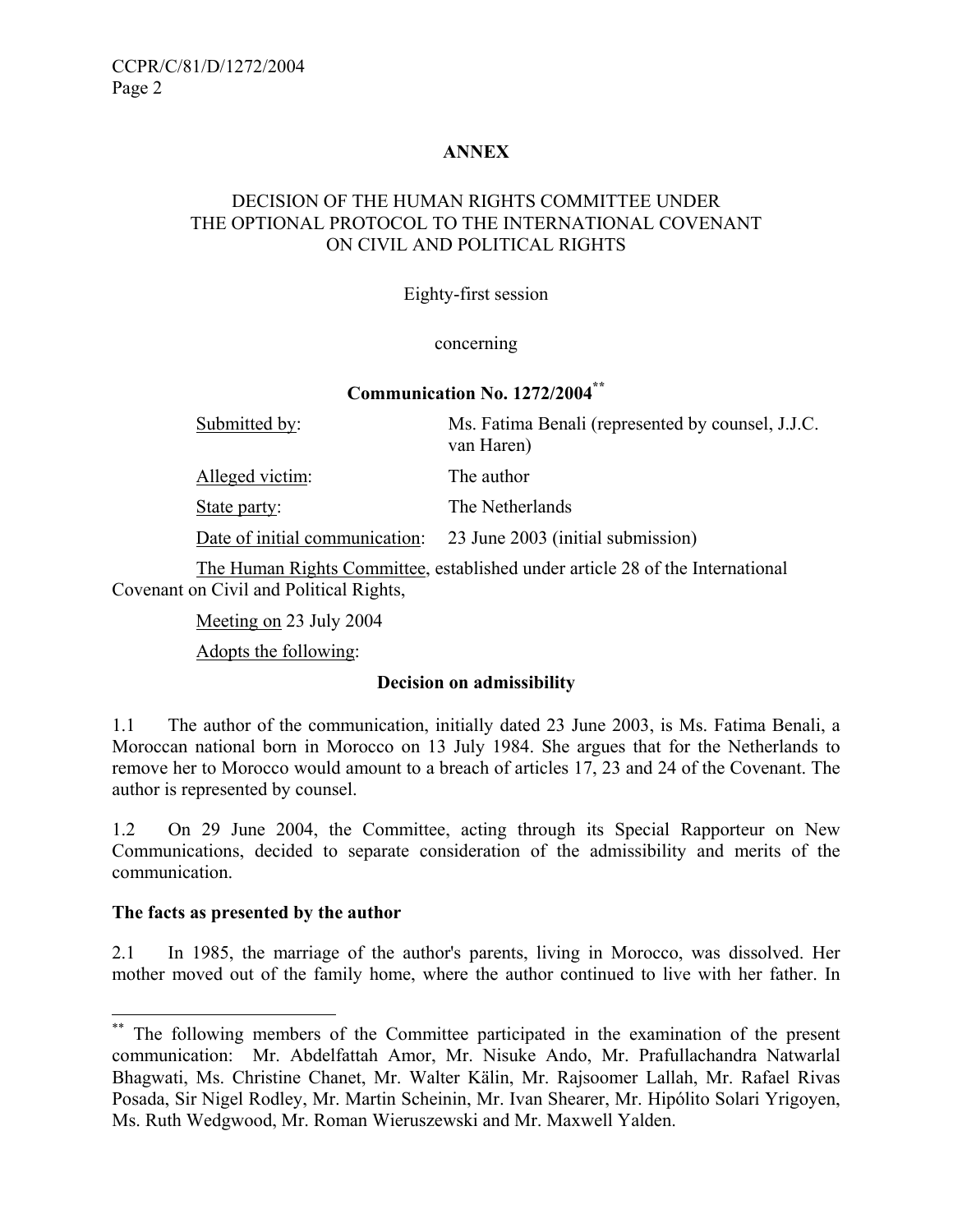August 1989, the author's father remarried. Between 1989 and 1990, the author's mother also remarried and lived in a village some 50 kilometres removed from the author, who lived with her paternal grandmother. The author contends that, according to local cultural rules, her mother joined completely the family of her new husband and left her own family. She accordingly withdrew both de facto and legally from the care of the author, stating in an "*acte de remise d'enfant*" that she transferred the author's care to her father. In 1990, the author's father moved to the Netherlands with his new wife. It is said, however, that her father maintained contact with her, took decisions concerning her education in consultation with her grandmother and provided money for her education and care. In 1995, the paternal grandmother moved to France, but according to applicable French law it was allegedly not possible for the author to join her. Instead, on 1 September 1995, she traveled separately to her father in the Netherlands.

2.2 On 12 September 1995, the author applied to the Dutch authorities for a residence permit to stay with her father, residing in the Netherlands. On 2 June 1997, the Secretary of Justice refused the application. On 18 May 1998, the Secretary of Justice rejected the author's application that the previous decision was invalid.

2.3 On 22 January 1999, the District Court dismissed the author's appeal against the decision of the Secretary of Justice. The Court observed that domestic law provided for a residence permit to allow for family re-unification arising from a family relationship pre-existing a parent's arrival in the Netherlands. Such a claim fails, however, if the family relationship had been dissolved, such as by permanent assimilation of a child into another family whereby the initial parents no longer exercise parental authority or provide for the child's expenses. The claim also becomes more difficult the longer the period of separation has continued. In the Court's view, it was not probable that the author's father leaving her behind in 1990 with her grandmother's family for five years was seen as a temporary measure and that he had from the beginning intended her to join him in the Netherlands. The Court considered, on the contrary, that the decision to bring the author to the Netherlands was more probably prompted by the move of her grandmother to France in 1995. In light of all the facts, the Court found the relationship had come to an end ceased when her father left Morocco.

2.4 On the claim that the author nonetheless should be permitted to remain in the Netherlands on sufficiently urgent humanitarian grounds, the Court considered that unreasonable hardship in the event of a return had not been shown. Nor had it been shown that she had become so integrated into Dutch society, and so alienated from Moroccan society, that residence outside the Netherlands would be inconceivable and "so distressing" that she should be permitted to remain. Assessing the claim under the protection of family life afforded under article 8 of the European Convention on Human Rights, the Court found, on the above assessment of the facts, that no interference in family life had been made out. Nor had the author made out any positive obligation on the State in the circumstances to allow her to remain. No objective impediment to continuing to enjoy family life in Morocco had been shown. As a result, after weighing the competing factors, the Court found that the decision had been arrived at "in all reasonableness" and was not inconsistent with any general principle of sound and proper administration.

2.5 Since that point, the author has continued to live in the Netherlands and it is said that no action to remove her has been initiated.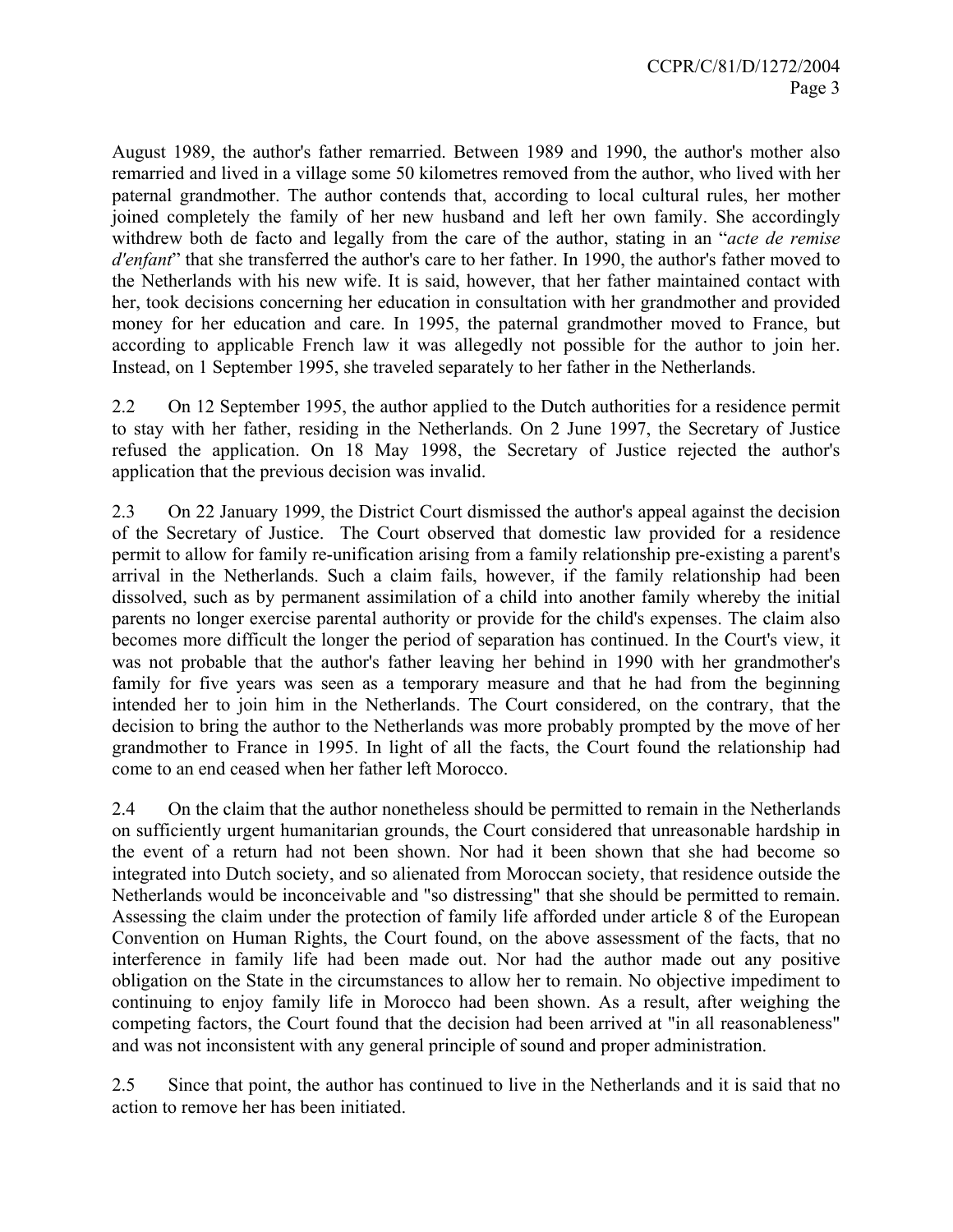### **The complaint**

3.1 The author argues that to remove her to Morocco would amount to arbitrary or unlawful interference with her family and home, contrary to article 17 of the Covenant, and would breach her right to protection as a minor, contrary to article 24 of the Covenant. She also alleges, without any argumentation, a violation of article 23 of the Covenant.

3.2 The author contends that in Morocco there is no person who could take care of her. It is argued that her father cannot be expected to return there to care for her as his wife has lived in the Netherlands since 1980 and does not wish to return. The author states that she has joined school in the Netherlands and is completely integrated in Dutch society, speaking the language fluently.

#### **Submissions by the State party on the admissibility of the communication**

4. By submission of 28 June 2004, the State party argues the communication is inadmissible for failure to exhaust domestic remedies, arguing that after lodging the communication the author submitted a renewed request for a residence permit to the immigration authorities. That request was rejected on 21 April 2004, upon which the author filed an objection to the District Court accompanied by a request for a provisional measure that she not be expelled pending the Court's proceedings. A date for hearing has not yet been set.

#### **The author's comments on the State party's submissions**

5. By letter of 13 July 2004, the author responded to the State party's submissions, arguing that she submitted a new (as opposed to "renewed") request for a residence permit, but that the objection has been filed with immigration authorities rather than with the District Court. She concedes that a request for provisional measures pending the objection proceedings has been filed. She argues that all domestic proceedings regarding the particular request have been exhausted, a fact not altered by the filing of a new request with other argumentation. The new request argues that since her arrival in the Netherlands in 1995 and since the final decision of the District Court in 1999 no attempt was made to remove her, and that it would thus be a policy of "toughness" to remove her at the present time. The author thus concludes that the communication should be declared admissible.

#### **Issues and proceedings before the Committee**

# **Consideration of admissibility**

6.1 Before considering any claim contained in a communication, the Human Rights Committee must, in accordance with rule 87 of its rules of procedure, decide whether or not the communication is admissible under the Optional Protocol to the Covenant.

6.2 The Committee observes, with respect to the claim under article 24, that as the author is at the present time no longer a minor, then, regardless of what may have been the position at an earlier point in time, any future removal would not implicate any rights under this article. This